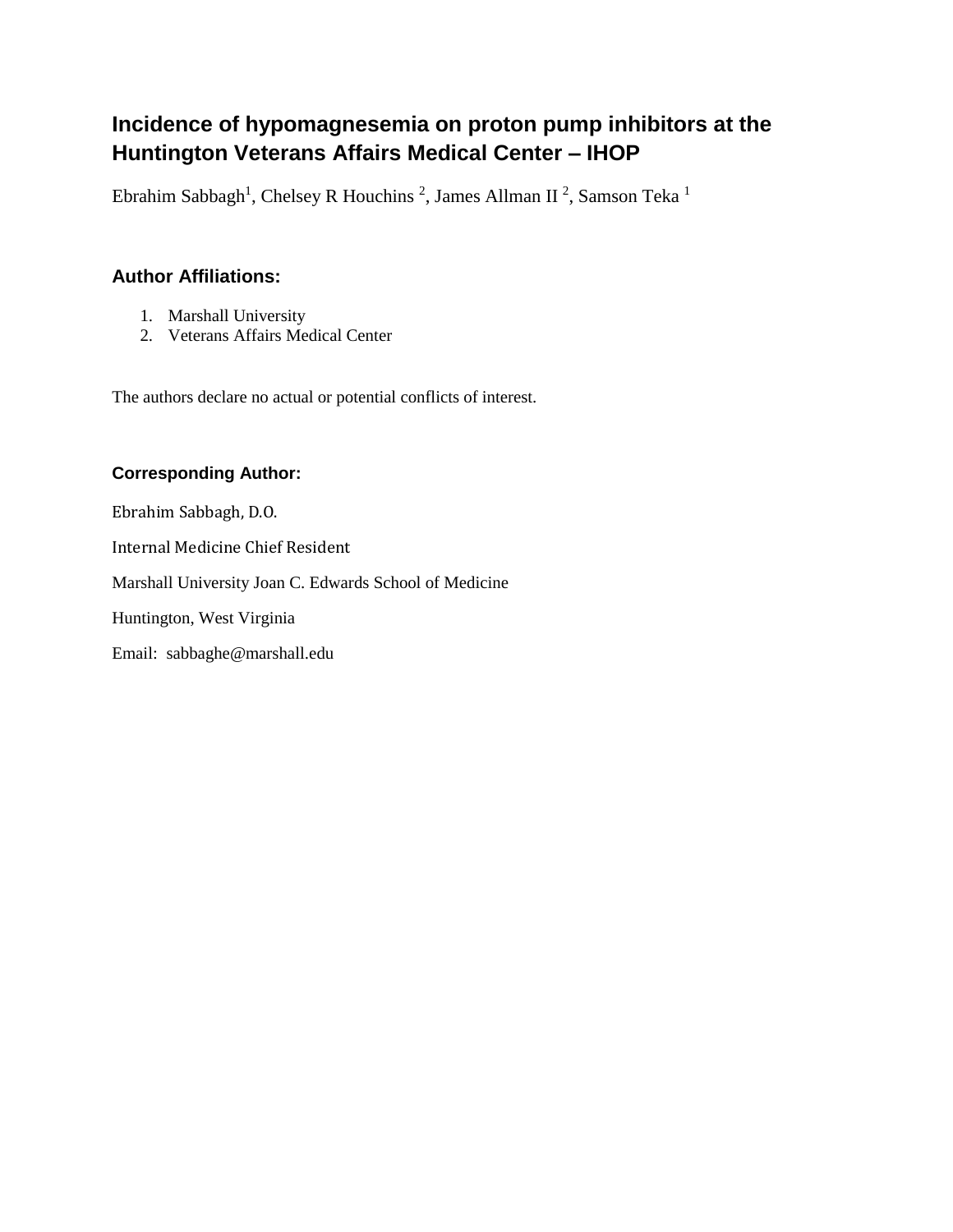### **Abstract**

#### Purpose

Proton pump inhibitors (PPIs), both prescription and over-the-counter, are widely used for the treatment of acid-related disease states such as dyspepsia, gastroesophageal reflex disease, esophagitis, and peptic ulcers. These medications are generally considered safe in most patient populations; however, there are several adverse effects that may occur with long-term use. Hypomagnesemia is a newer complication, arising in the literature following multiple case reports over the past several years; the true incidence of hypomagnesemia associated with PPI use, however, remains unclear at this time.

#### Methods

A retrospective chart review was performed on patients enrolled at the Huntington Veterans Affairs Medical Center (VAMC) who are receiving or have received long-term PPI therapy (considered > 3 months). Magnesium levels were reviewed to determine the incidence of hypomagnesemia with PPI use. Other data analyzed included age, PPI prescribed, calcium level, potassium level, and diuretic use (both Loop and thiazide).

#### **Results**

Three hundred thirty one patients were identified and reviewed that had a prescription for a PPI for 3 months or longer, between 2000 and 2014. Of the 331 patient charts reviewed, 192 met the study inclusion criteria and were analyzed for hypomagnesemia while on PPI therapy. There was a total of 51 out of 192 patients (26.6%) with hypomagnesemia reported at least 3 months after starting PPI therapy. The decline in magnesium levels over time while on PPI therapy resulted in a Pearson's Correlation of  $-0.24$  which was statistically significant ( $p<0.001$ ). The average age of patients was similar between those with a low magnesium compared to those with a normal magnesium, 65.9 years old and 67.4 years old, respectively (p=0.33). Serum potassium and calcium levels were almost identical in those with hypomagnesemia compared to those with a normal magnesium level ( $p=0.38$  and  $p=0.57$ , respectively). Diuretic use was higher in those with a low magnesium at 62.7% compared to 53.9% in those with a normal magnesium, although this was not statistically significant ( $p=0.28$ ). When magnesium levels in those without diuretic therapy were reviewed, a Pearson's correlation of -0.18 was found (p=0.10). A stronger correlation was found if a patient was on diuretic therapy which resulted in a Pearson's Correlation of  $-0.32$  and this was statistically significant ( $p=0.001$ ). Using a logistic regression model, it was estimated that each month of combination PPI and diuretic therapy resulted in a 1.5% higher risk of hypomagnesemia.

#### Conclusion

In conclusion, hypomagnesemia may result in patients on long-term PPI therapy regardless of age and diuretics may further contribute to this issue. Low magnesium does not appear to be correlated with hypokalemia or hypocalcemia in this patient population. Baseline and routine monitoring of magnesium should be considered in patients that are being started on PPI therapy or are continued on therapy long-term. Additional studies would be helpful in determining the incidence of hypomagnesemia with the addition of a PPI in patients already prone to this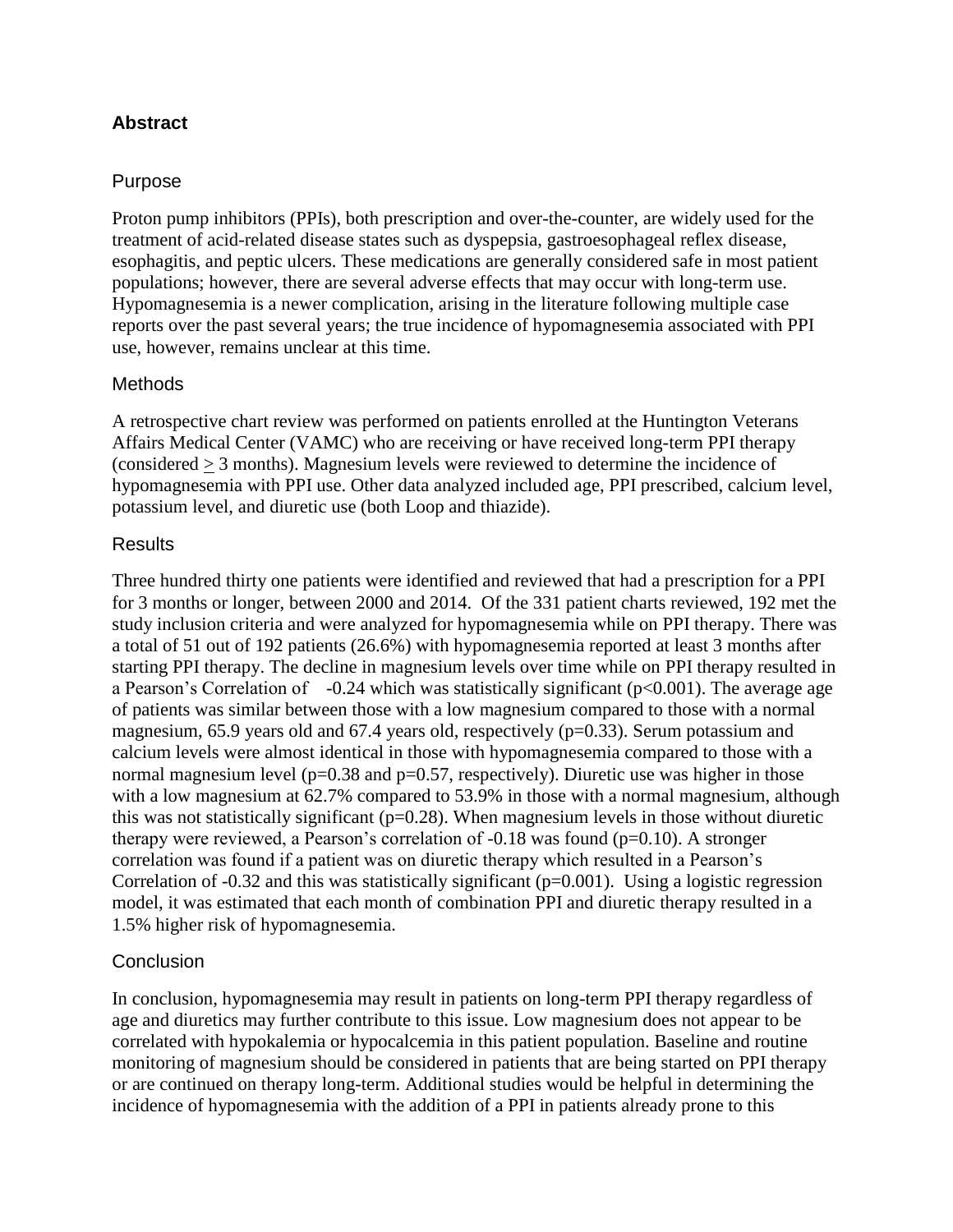problem. The use and effectiveness of magnesium supplementation in those with hypomagnesemia while on a PPI should be evaluated to determine if patients should be on longterm supplementation or if alternative antacid therapy should be considered.

## **Keywords**

Hypomagnesemia, proton pump inhibitors

### **Introduction and Background Information**

Proton pump inhibitors (PPIs), both prescription and over-the-counter, are widely used for the treatment of acid-related disease states such as dyspepsia, gastroesophageal reflex disease, esophagitis, and peptic ulcers. These medications are generally considered safe in most patient populations. Potential mild, self-limiting side effects include abdominal pain, flatulence, constipation, and diarrhea; however, there are several adverse effects that may occur with longterm use. These include nutritional deficiencies such as calcium, iron, and vitamin B12, pneumonia or Clostridium difficile infections, and even an increased risk of colon and gastric cancers. Hypomagnesemia is a newer complication arising in the literature following multiple case reports over the past several years; the true incidence of hypomagnesemia associated with PPI use, however, is still unclear at this time.

Magnesium is the second most abundant intracellular cation in the body. Magnesium homeostasis is maintained through gastrointestinal absorption and renal excretion. Gastrointestinal absorption involves both passive and active movement of magnesium. A serum magnesium level is often used to determine a person's magnesium level within the body and determine if supplementation is needed; however, roughly 0.3% of total magnesium is found within the serum. The overwhelmingly majority of magnesium is found in bone, muscle, and non-muscular soft tissue and accounts for about 99% of total body stores. Serum magnesium can be helpful for detecting rapid extracellular changes of magnesium.<sup>1</sup>

Hypomagnesemia associated with PPI use was first described in 2006 involving two case reports.<sup>2</sup> After receiving continuous case reports over the past years, the FDA issued a warning in 2011 announcing the association between long-term PPI use and hypomagnesemia.<sup>3</sup> PPIs are thought to affect passive absorption by disrupting the transient receptor potential melastatin-6 and -7 channels (TRPM6/7). This disruption is believed to be caused by affecting the transport channels directly and/or altering gastrointestinal pH causing a reduction of the ionized vs. unionized ratio, ultimately decreasing the affinity and absorption of magnesium by TRPM6/7 channels .4,5 Hypomagnesemia from use of PPIs is considered a long-term complication that can take months or years to develop with no clear dose relationship. Most case reports occurred after one year of PPI treatment, but there are some reports of hypomagnesemia occurring in patients as early as 3 months after starting therapy.<sup>5</sup>

Recent studies involving PPIs and magnesium levels have led to slightly conflicting results. Danziger et al reviewed 2,632 adult ICU admissions in patients on PPI therapy. They determined that low magnesium was limited to those who were also on diuretic therapy.<sup>6</sup> Koulouridis et al reviewed 402 adult admissions who had hypomagnesemia upon arrival. They concluded out-ofhospital PPI use was not associated with low magnesium level.<sup>7</sup> Luk et al reviewed 66,102 adult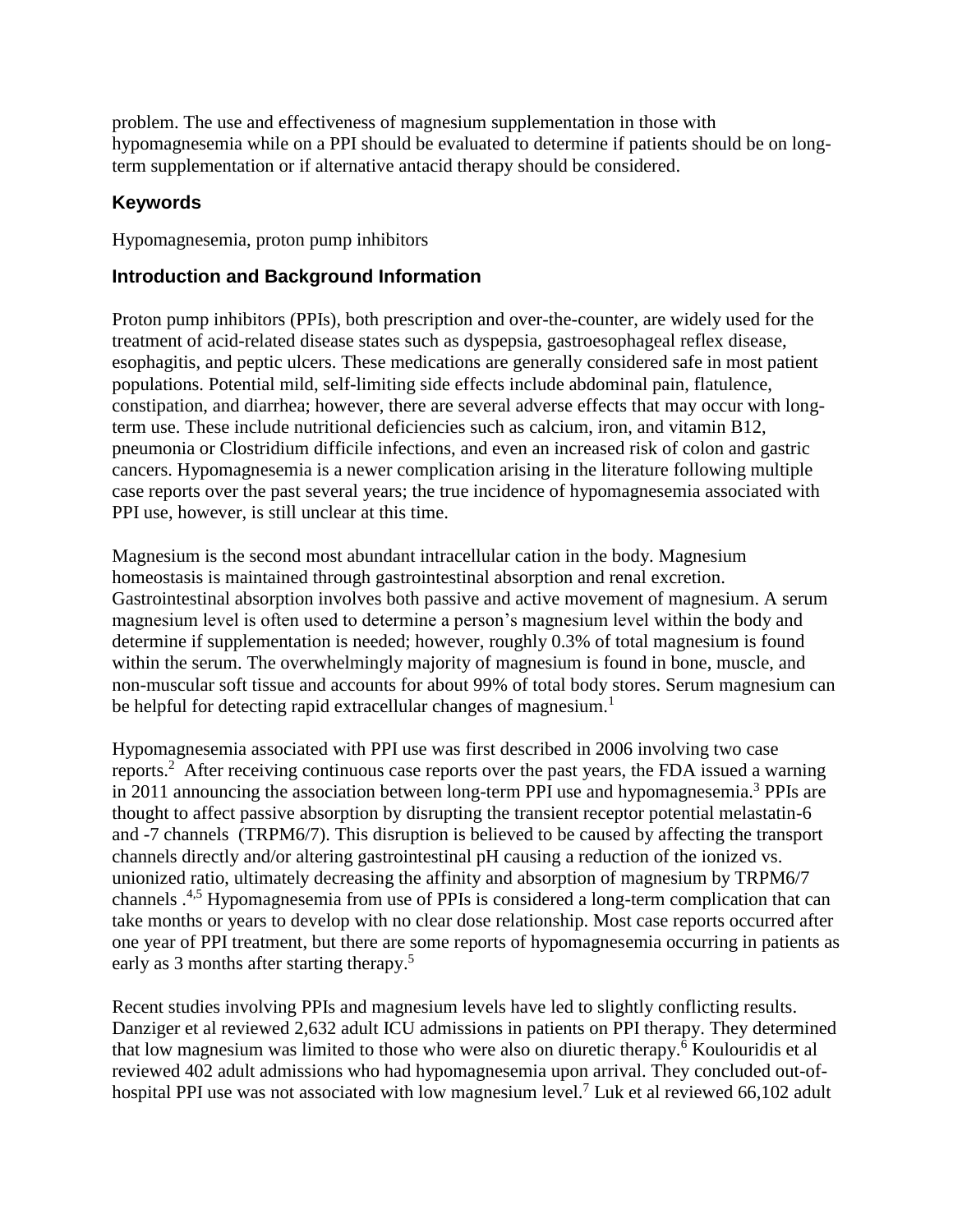admissions and found 693 patients on PPI therapy who also had a low magnesium. They estimated PPI-associated hypomagnesemia to be roughly 1% and that this risk was increased in males and the elderly population. They also concluded that it was associated with hypocalcemia and hypokalemia.<sup>8</sup> Most recently, Zipursky et al compared 366 patients hospitalized with low magnesium to 1,464 matched controls. They determined that concomitant PPI and diuretic therapy lead to a small increased risk of hospitalization with hypomagnesemia.<sup>9</sup>

Low magnesium can cause both minor and serious complications depending on the severity. Symptoms may range from gastrointestinal upset, weakness, and cramping to metabolic abnormalities, cognitive changes, seizures, and arrhythmias. Although most mild cases go unnoticed, more severe cases could result in life-threatening events. Magnesium is not a component of the electrolyte 7 panel most commonly drawn at the Huntington VAMC. Magnesium requires a separate order and is often checked when a patient's level is expected to be out of the normal range. The association between PPIs and low magnesium may warrant more frequent monitoring in patients on long-term therapy.

### **Methods**

A retrospective chart review was performed on patients entrolled at the Huntington VAMC who are receiving or have received long-term PPI therapy (considered  $\geq$  3 months). Magnesium levels were reviewed to determine the incidence of hypomagnesemia with PPI use. Hypomagnesemia was determined to be less than 1.8 mg/dl (normal range 1.8 to 2.4 mg/dl). Other data analyzed included age, PPI prescribed, calcium level, potassium level, and diuretic use (both Loop and thiazide). Hypokalemia was determined to be less than 3.5 mmol/L (normal range 3.5-5.0 mmol/L) and hypocalcemia was determined to be less than 8.4 mg/dl (normal range 8.4-10.7) mg/dl).

The primary endpoint of the study was to determine the incidence of hypomagnesemia with long-term PPI therapy. Secondary endpoints included the association of hypoglycemia based on patients' age, association with hypokalemia and/or hypocalcemia, and association with diuretic use. Patients were included in the study if they were 18-89 years of age, had a PPI prescription for at least 3 months, and had a magnesium level reported at least 3 months after starting PPI therapy. Patients were excluded from the study if they were on magnesium supplementation or had one of the following: abdominal surgery, acute or chronic diarrhea, alcoholism, chronic inflammatory bowel disease, end-stage renal disease requiring dialysis or transplant, pancreatitis, or primary hypoparathyroidism as these alone may place a patient at risk of hypomagnesemia.

### **Results**

Three hundred thirty one patients were identified and reviewed that had a prescription for a PPI for 3 months or longer. Of the 331 charts reviewed, 139 patients were excluded based on the reasons listed in Figure 1.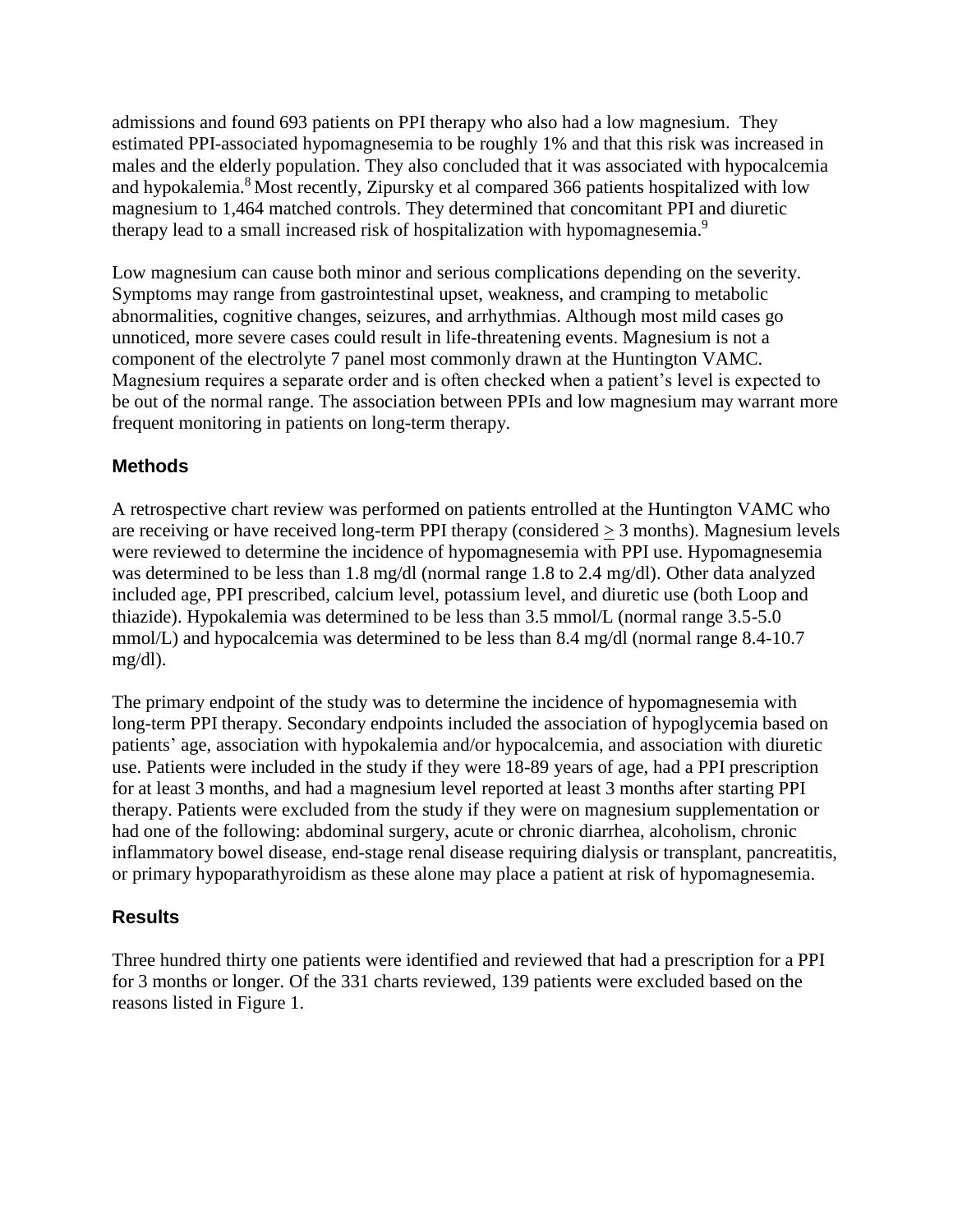Figure 1. Veterans Affair chart reviewed.



The remaining 192 patients met the study inclusion criteria and were analyzed for hypomagnesemia while on PPI therapy. The most common PPI utilized was omeprazole at 85.9% (Table 1). A total of 121 concomitant diuretics were used and are shown in Table 2. Fifty one percent of patients were on one Loop or thiazide diuretic at the time serum magnesium was obtained and only 5.2% of patients were on two diuretics (Table 3).

Table 1. Number of Patients on Different Types of PPI

| Type of PPI $(n=192)$ | Number $(\%)$ |
|-----------------------|---------------|
| Omeprazole            | 165 (85.9)    |
| Pantoprazole          | 14(7.3)       |
| Lansoprazole          | 8(4.2)        |
| Rabeprazole           | 4(2.7)        |
| Esomeprazole          | 1(0.5)        |

Table 2. Number of Patients on Diuretics and Type.

| Type of Diuretics $(n=121)$ | Number $(\%)$ |
|-----------------------------|---------------|
| Furosemide                  | 61 (50.4)     |
| Hydrochlorothiazide         | 59 (48.8)     |
| Bumetanide                  | 1(0.8)        |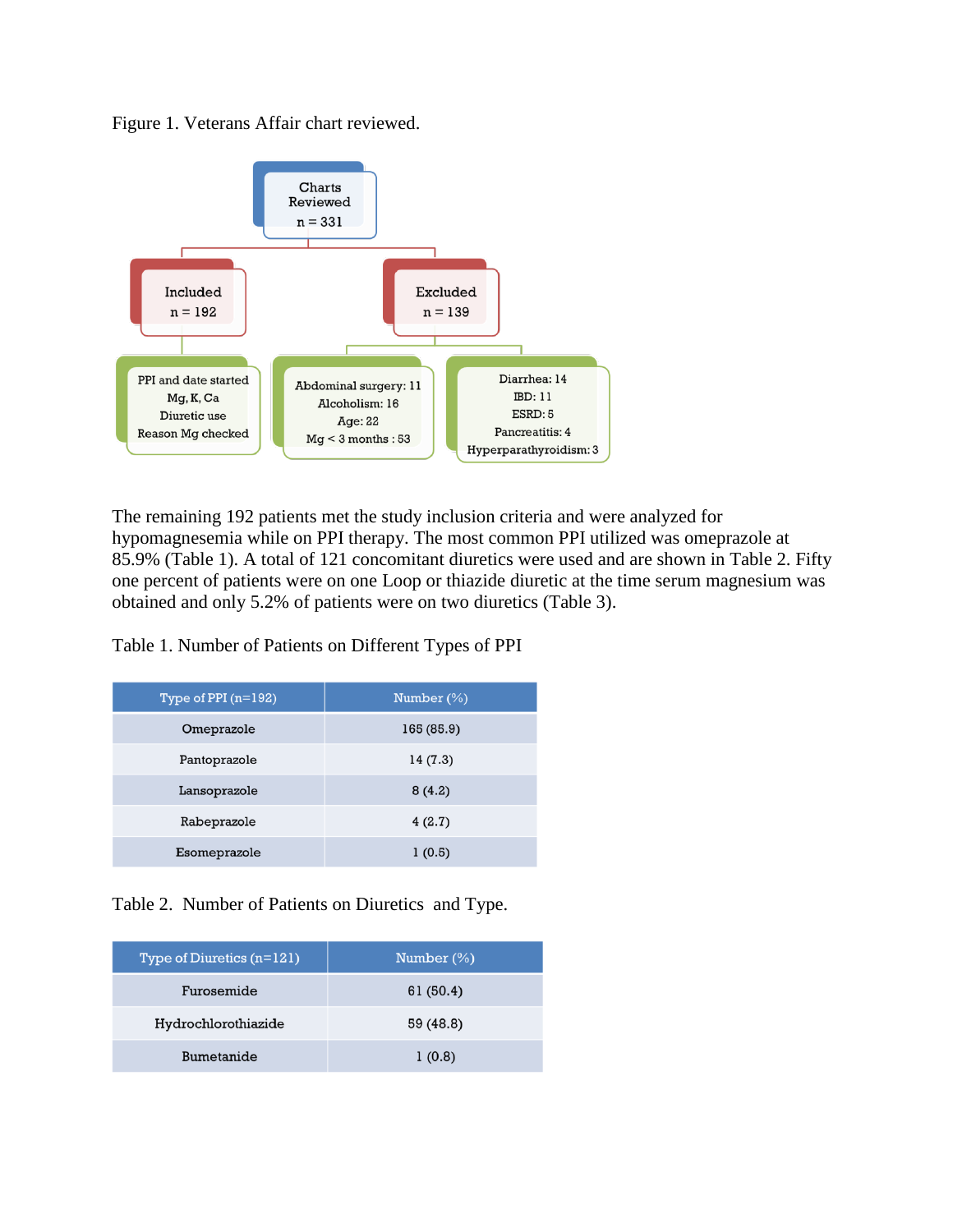| Number of Diuretics (n=192) | Number $(\%)$ |
|-----------------------------|---------------|
| None                        | 84 (43.8)     |
| One                         | 98 (51.0)     |
| Two                         | 10(5.2)       |

The average time to collection of magnesium was 46 months after starting a PPI. Common reasons a patient's serum magnesium was checked include cardiac abnormalities, hypokalemia, cramps, generalized weakness, seizure activity, history of alcoholism, or routine clinic visits. There were a total of 51 out of 192 patients (26.6%) with hypomagnesemia reported at least 3 months after starting PPI therapy (Figure 2).

Figure 2. Incidence of Hypomagnesemia



Figure 3 illustrates the decline in magnesium levels over time while on PPI therapy which resulted in a Pearson's Correlation of -0.24 which was statistically significant (p<0.001). Secondary endpoints comparing patients with low magnesium to those with normal magnesium can be found in Table 4. The average age of patients was similar between those with a low magnesium compared to those with a normal magnesium, 65.9 years old and 67.4 years old, respectively (p=0.33). Serum potassium and calcium levels were almost identical between the two groups and was also not statistically significant ( $p=0.38$  and  $p=0.57$ , respectively). Diuretic use was higher in those with a low magnesium at 62.7% compared to 53.9% in those with a normal magnesium, although this was not statistically significant  $(p=0.28)$ .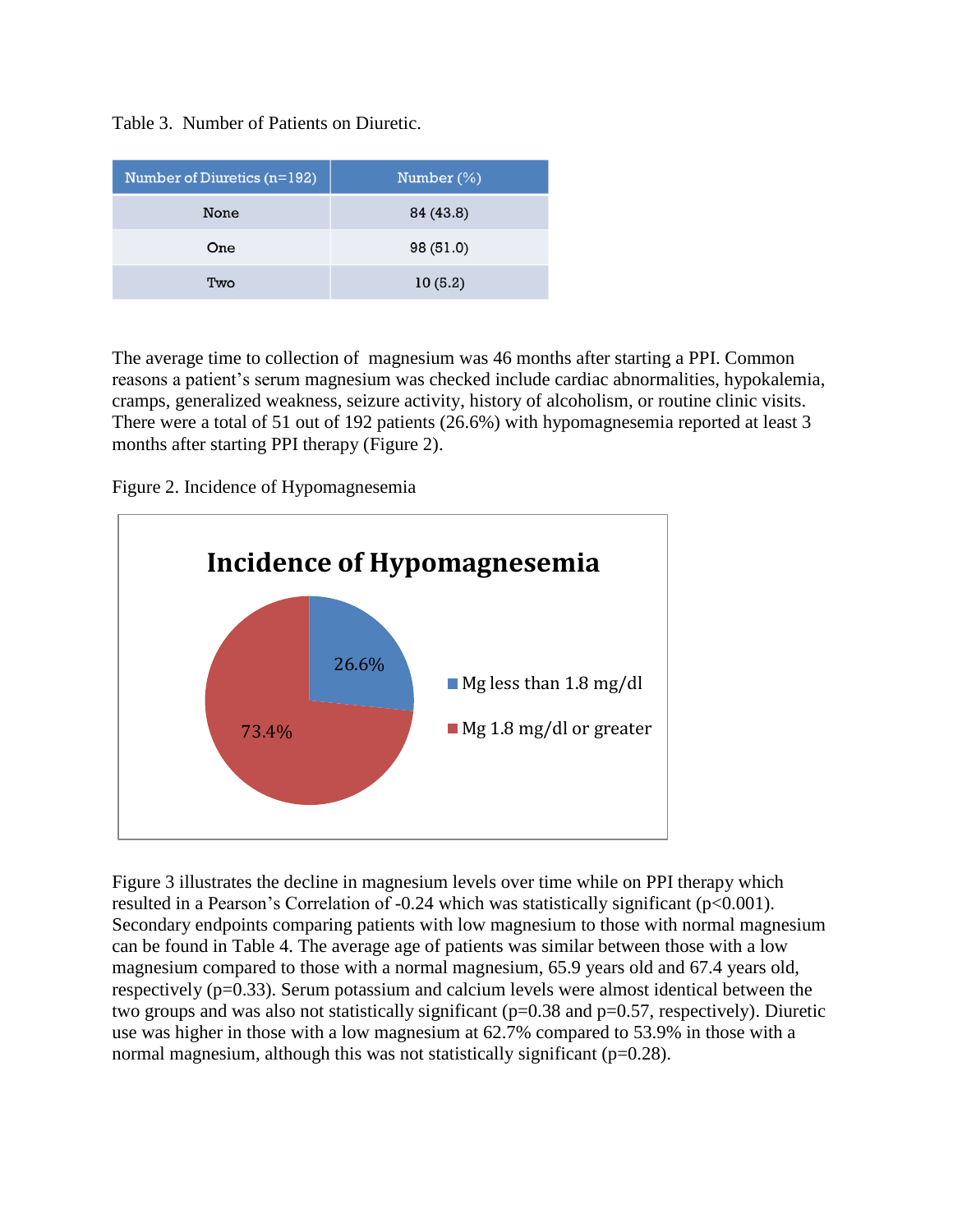Figure 3. Hypomagnesemia on PPI Therapy Over Time



Hypomagnesemia on PPI Therapy Over Time

Pearson's Correlation =  $-0.24$  (p<0.001)

Table 4. Secondary Endpoints Comparing Patients with Low Magnesium to Those with Normal Magnesium

| Characteristic       | <b>Low Magnesium</b><br>$(n=51)$ | <b>Normal Magnesium</b><br>$(n=141)$ | p Value |
|----------------------|----------------------------------|--------------------------------------|---------|
| Age, mean (sd)       | 65.9 (9.3)                       | 67.4 (10.0)                          | 0.33    |
| Potassium, mean (sd) | 4.3(0.54)                        | 4.2(0.58)                            | 0.38    |
| Calcium, mean (sd)   | 9.1(0.68)                        | 9.2(0.62)                            | 0.57    |
| Diuretics, $N$ (%)   | 32(62.7)                         | 76 (53.9)                            | 0.28    |

Magnesium levels and diuretic use was further analyzed and is illustrated in Figure 4. When magnesium levels in those without diuretic therapy were reviewed, a Pearson's correlation of - 0.18 was found ( $p=0.10$ ). A stronger correlation was found if a patient was on diuretic therapy which resulted in a Pearson's Correlation of -0.32 and this was statistically significant (p=0.001).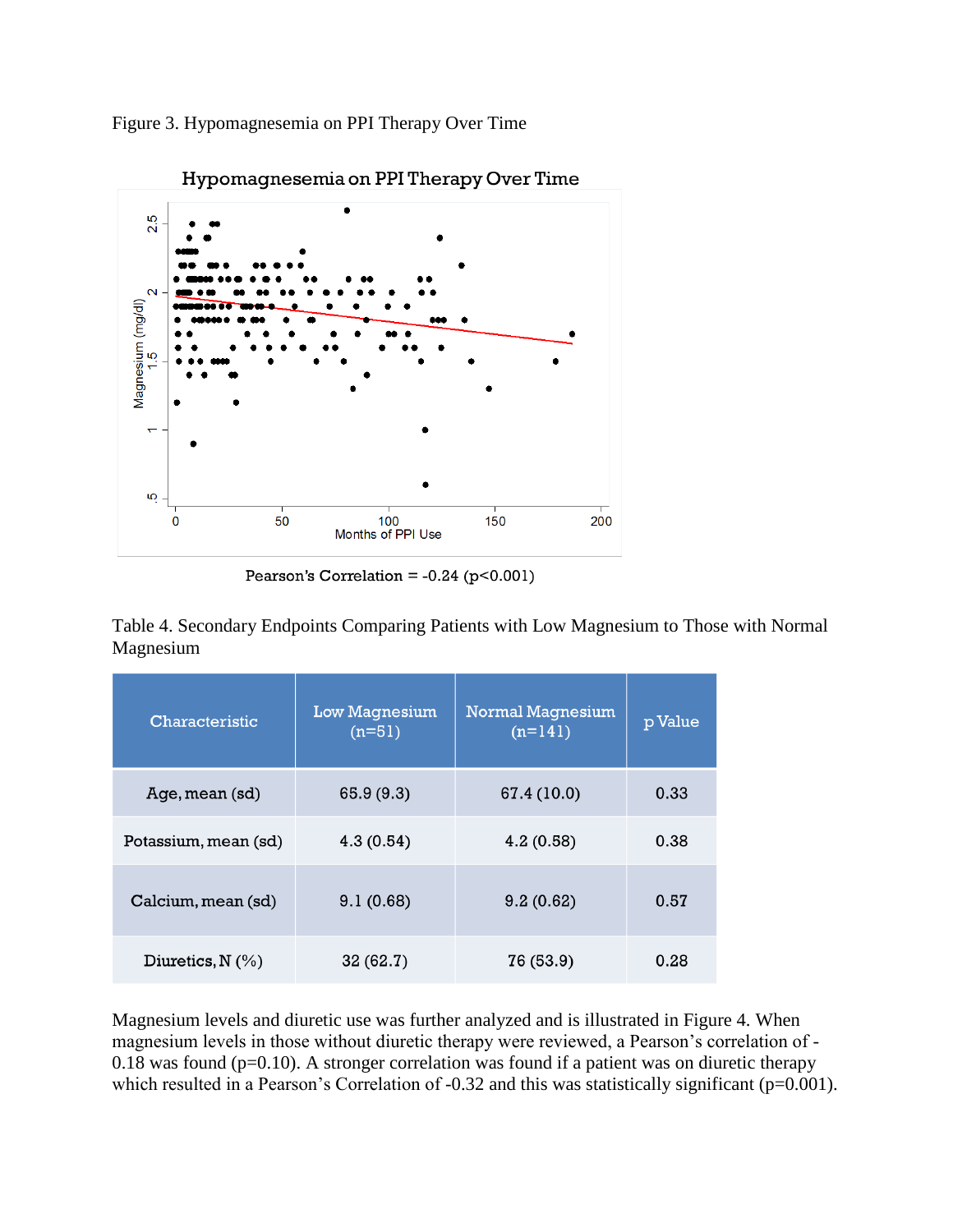Using a logistic regression model, it was estimated that each month of combination PPI and diuretic therapy resulted in a 1.5% higher risk of hypomagnesemia.

Figure 4. Comparing Magnesium Levels with Diuretic Use



Comparing Magnesium Levels with Diuretic Use

Pearson's Correlation =  $-0.18$  ( $p=0.10$ ) Pearson's Correlation =  $-0.32$  ( $p=0.001$ )

### **Discussion**

When reviewing patients on PPI therapy for 3 months or longer, there was a weak correlation with hypomagnesemia regardless of age. This effect appears to happen over time regardless of diuretic use, but this was stronger when a concomitant diuretic therapy is used. Hypomagnesemia did not appear to be correlated with hypokalemia or hypocalemia in these specific patients.

An intrinsic factor to keep in mind is that serum magnesium levels were often checked by providers when the patient was having potential symptoms related to low levels. The majority of patients were excluded due to no magnesium level after initiation of PPI therapy.

There are several limitations to this study in extrapolating results to the general population since the majority of the patients within the VA health system are middle-aged to elderly males. Also, those patients already prone to low magnesium levels were excluded in the study so the addition of PPI therapy to these types of patients was not analyzed. Patient compliance could not be determined due to the retrospective nature of the study. There were three data collections for the study which could contribute to some variability; however, this was minimized with a standardized data collection sheet. Baseline serum magnesium levels were not utilized and would have been useful to determine if certain patients had low magnesium levels prior to PPI use. The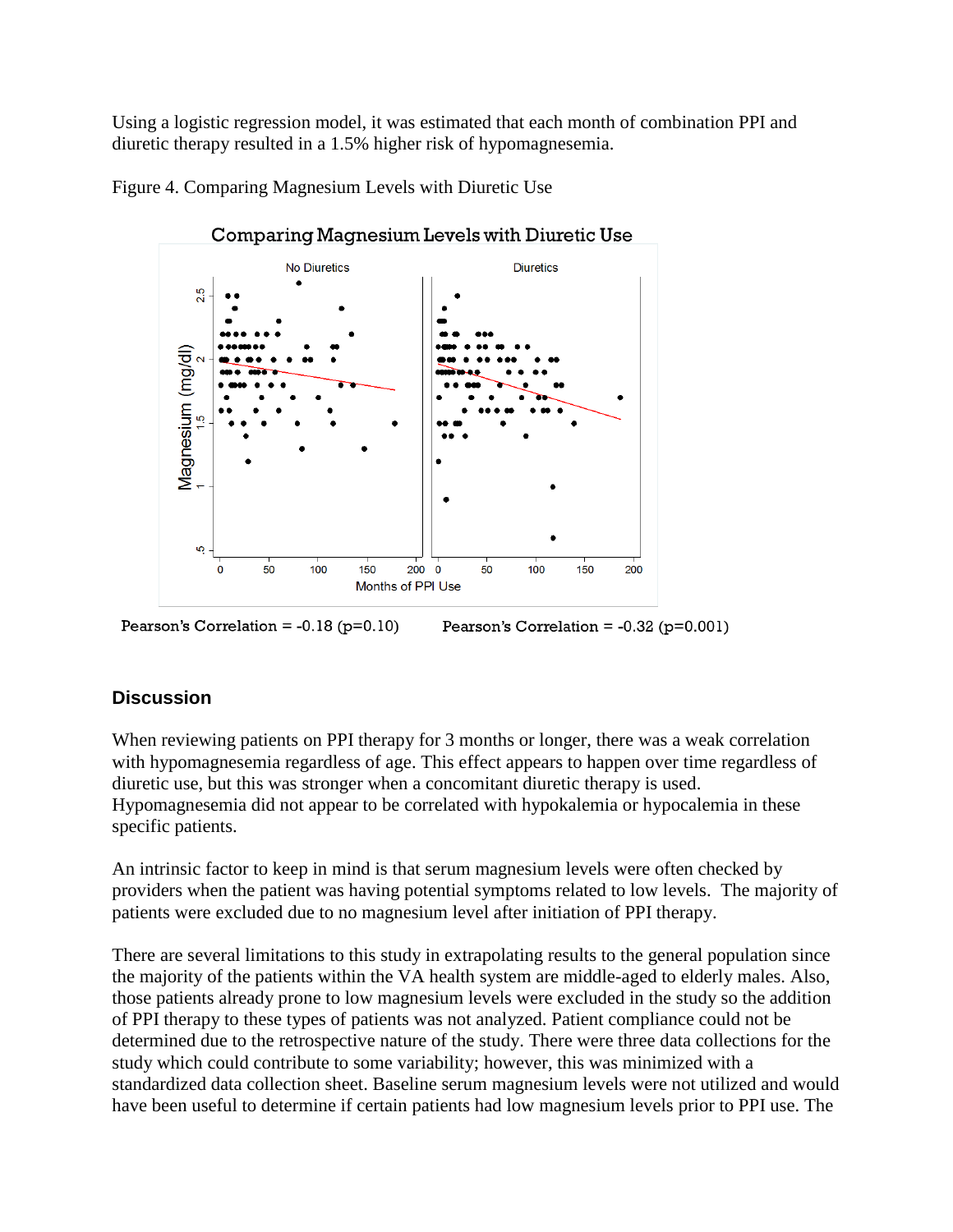study population was smaller due to limited magnesium levels reported since it is not checked in most patients as part of most routine laboratory collections (i.e. electrolyte 7 panel). A larger study population may yield more robust results and may detect more significant correlations.

## **Conclusion**

In conclusion, hypomagnesemia may result in patients on long-term PPI therapy regardless of age. Diuretics may further contribute to this issue. Low magnesium does not appear to be correlated with hypokalemia or hypocalcemia in this patient population. Baseline and routine yearly monitoring of magnesium should be considered in patients that are being started on PPI therapy or are continued on therapy long-term. Additional studies would be helpful in determining the incidence of hypomagnesemia with the addition of PPI therapy in patients already prone to this problem or continued on therapy long-term. The use and effectiveness of magnesium supplementation in those with hypomagnesemia while on a PPI should be evaluated to determine if patients should be on long-term supplementation. Patients should also be carefully evaluated to see long term PPI is really indicated, or if alternative antacid therapy can be considered. Patients whom have uncontrolled GERD without long term PPI should be evaluated for surgical or endoscopic treatment.

### **Acknowledgements**

Dr. Todd Gress, M.D., MPH for help with statistical analysis of the research data.

Dr. Dennis Lester, M.D. for help in gathering data.